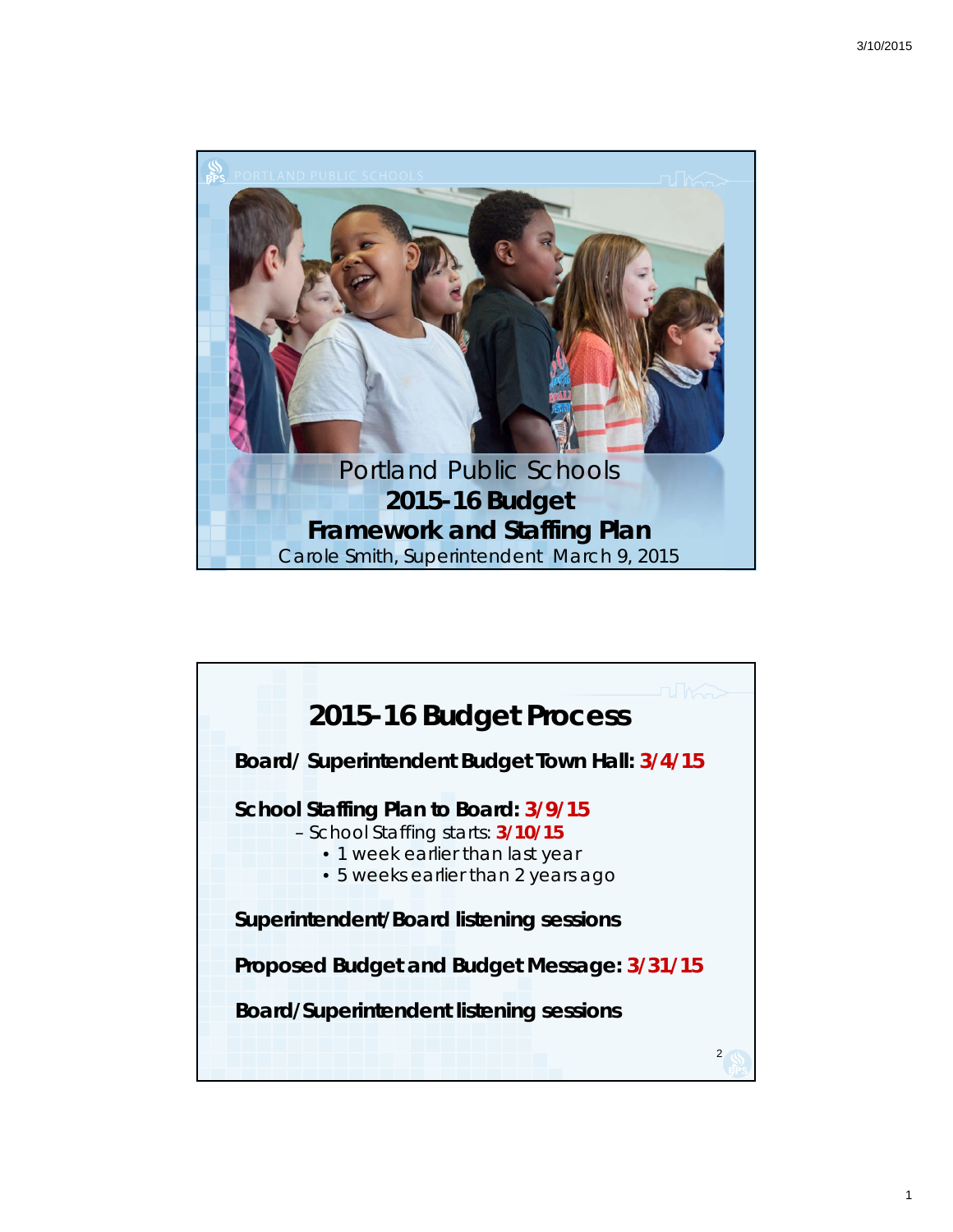

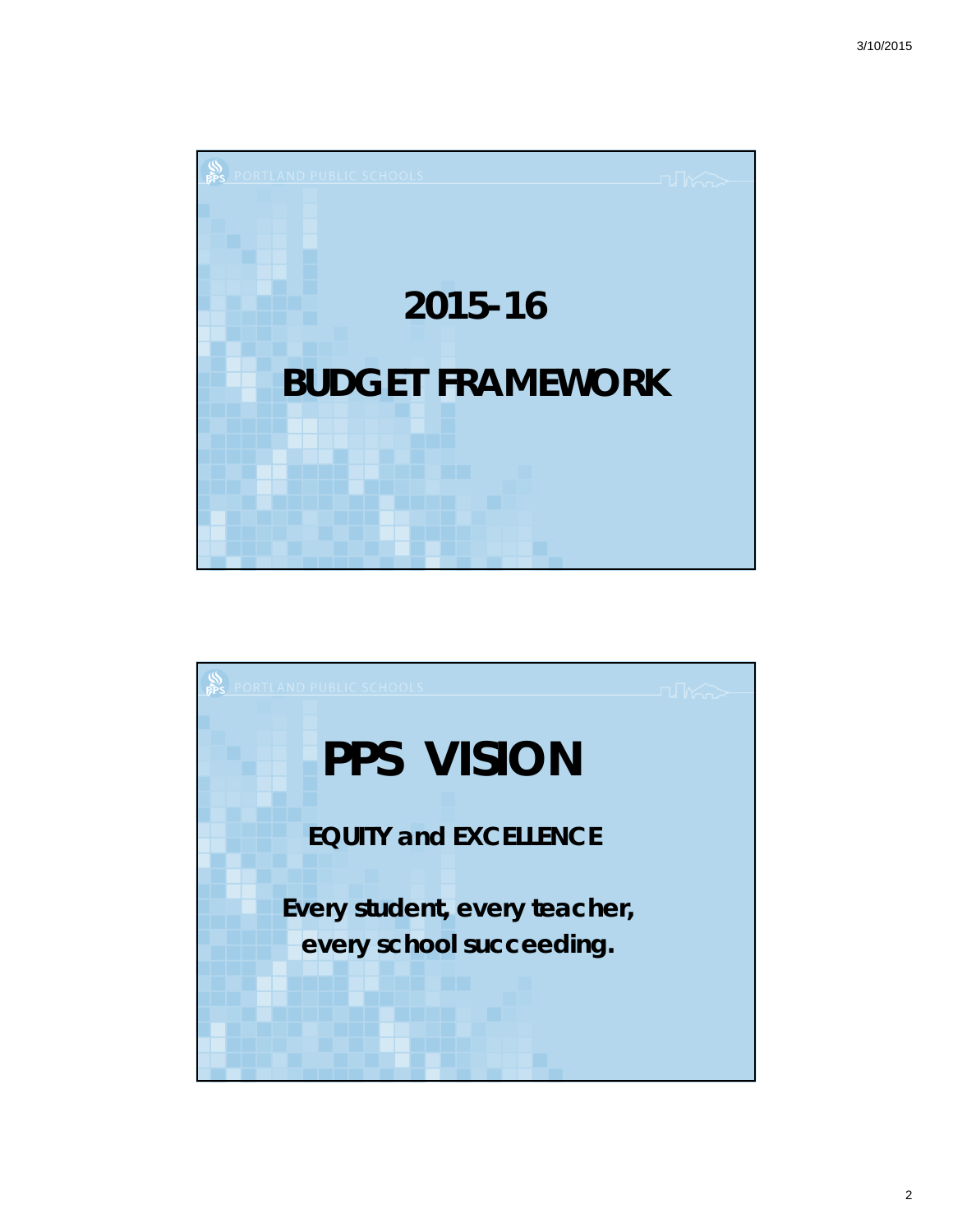

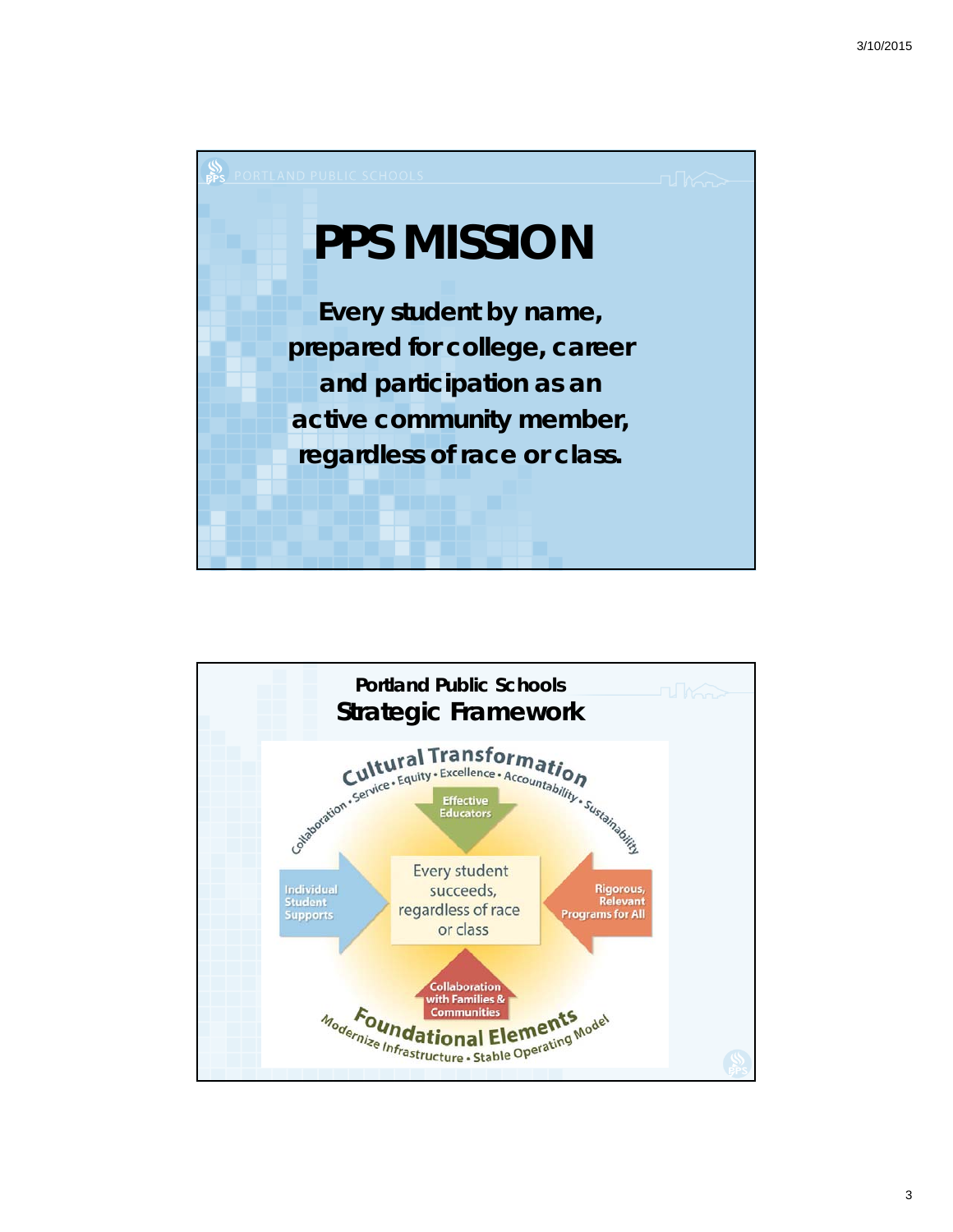

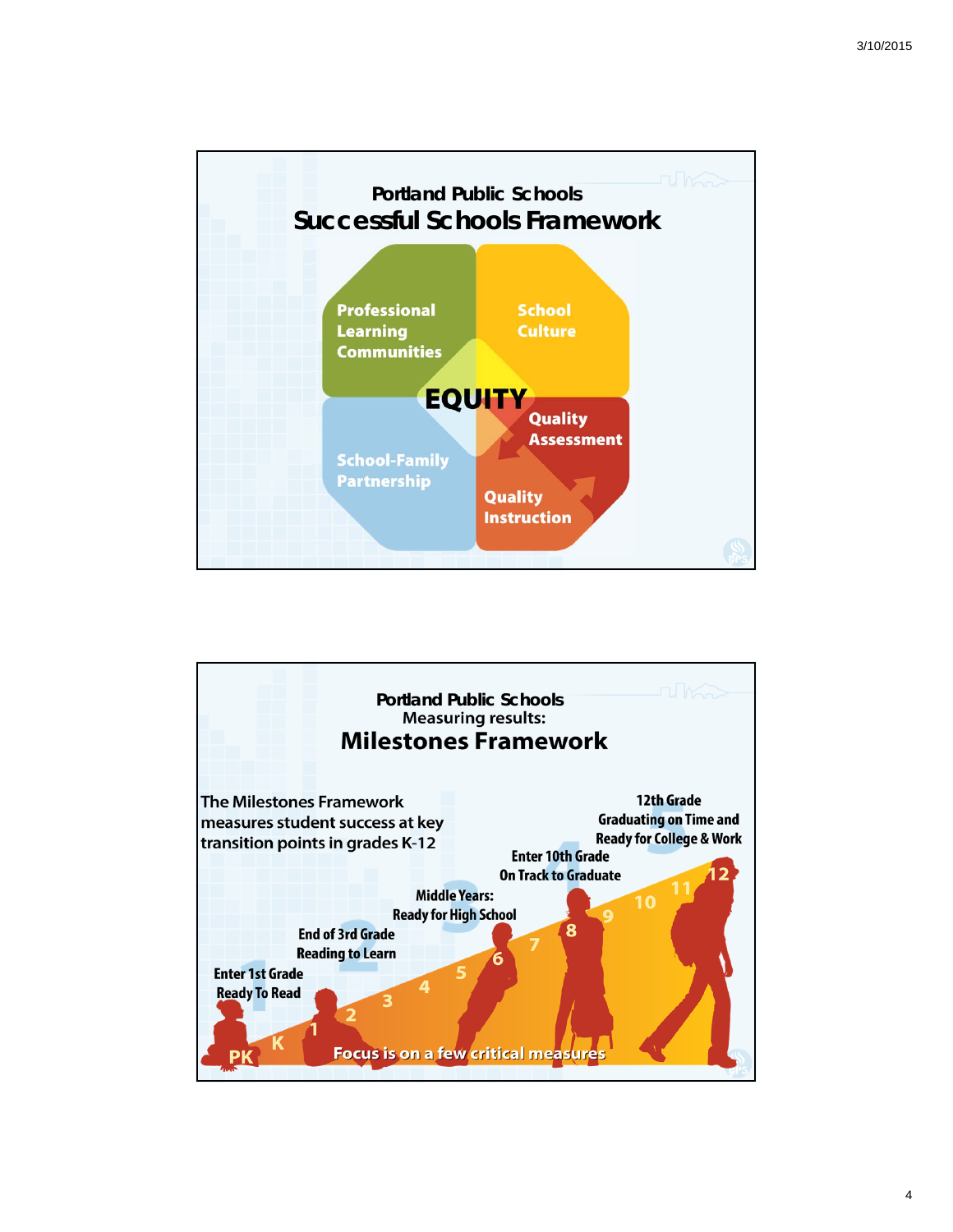

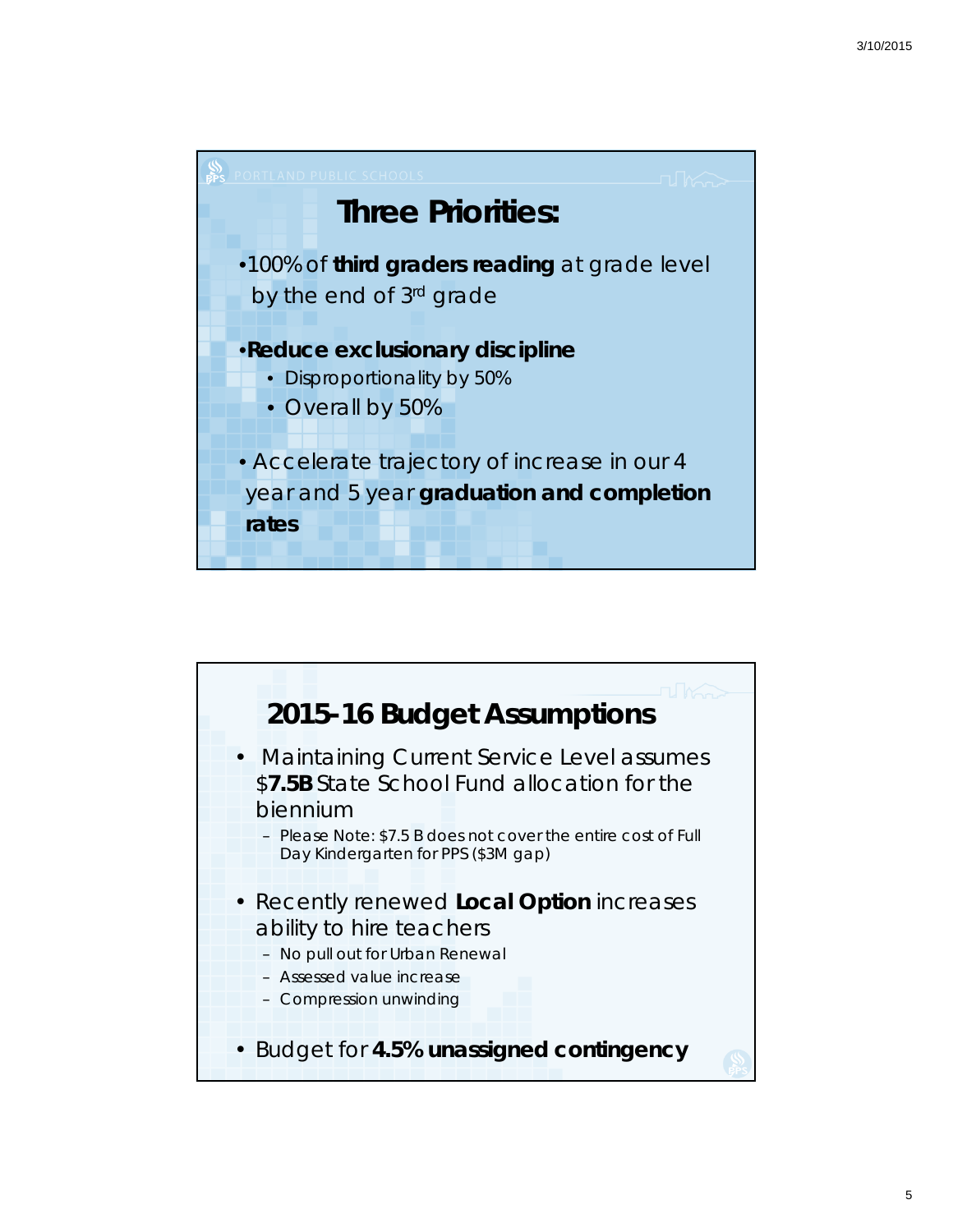

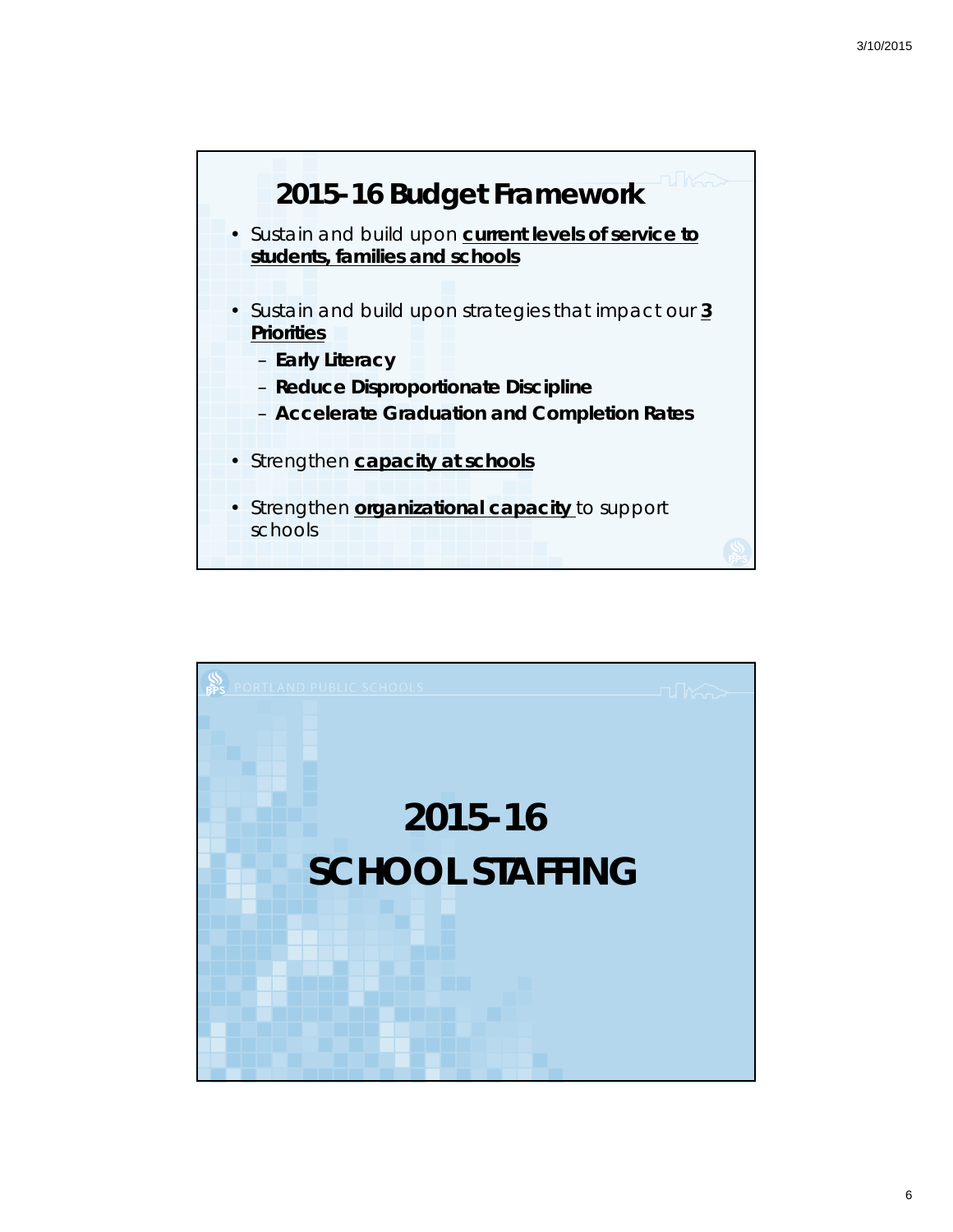

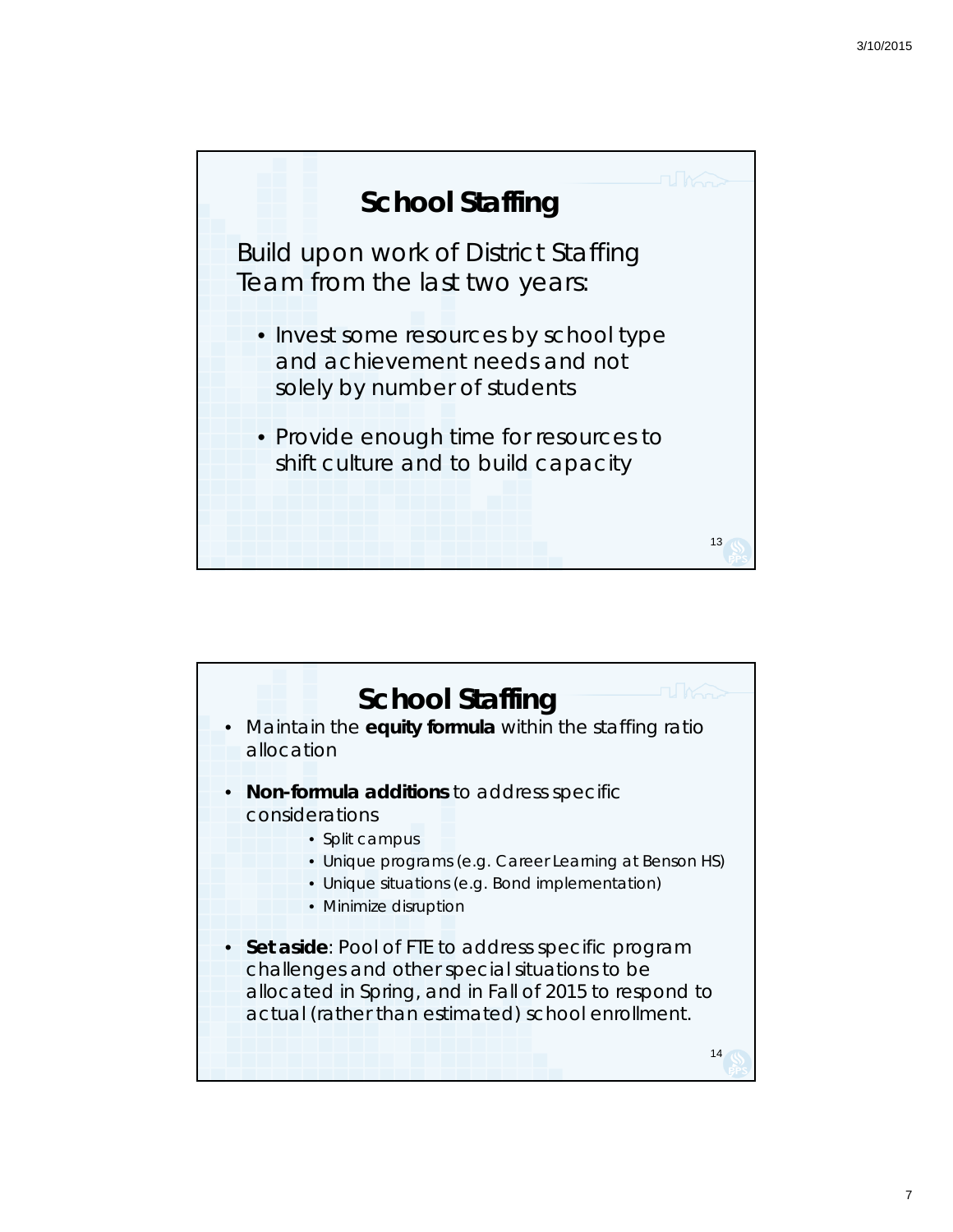

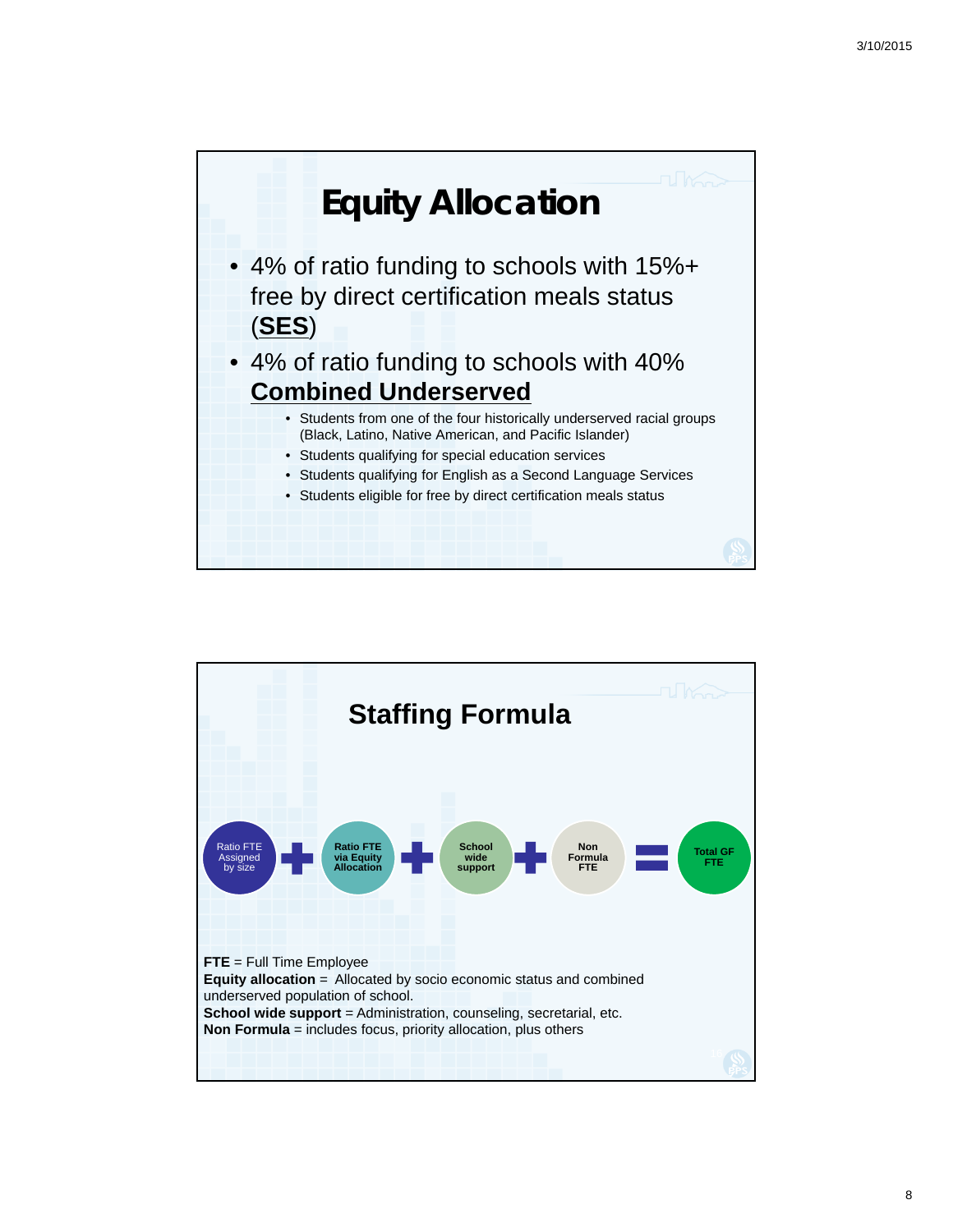

| There<br><b>School Staffing</b>                |                        |
|------------------------------------------------|------------------------|
|                                                | <b>FTE</b>             |
| PSU forecast for 2015-16:<br>585 more students | 33                     |
| <b>Total Local Option</b><br>(additional)      | 140<br><b>Teachers</b> |
|                                                |                        |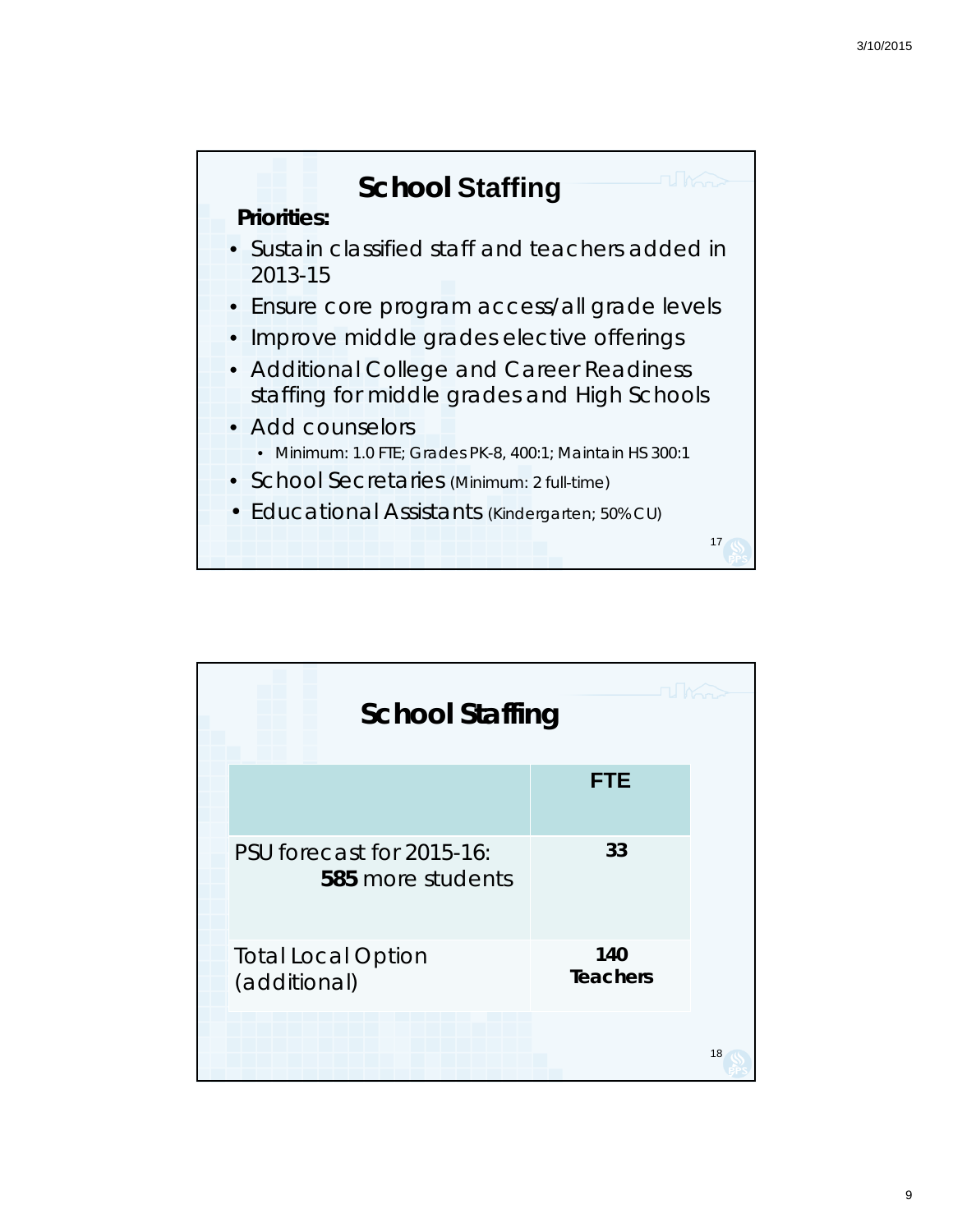

| <b>Priority: Early Literacy</b>                                                                                                                                                     |                |
|-------------------------------------------------------------------------------------------------------------------------------------------------------------------------------------|----------------|
| School-based Staffing (GF)                                                                                                                                                          |                |
| <b>Educational Assistant support for</b><br>Kindergarten<br>Add 0.5 EA in each kindergarten class for<br>schools with 50% or more combined<br>historically underserved (29 schools) | 21.5 FTE       |
| Targeted Early Literacy support for<br><b>Focus and Priority Schools</b><br>Add teacher to work on early literacy and<br>$\bullet$<br>RTI with students and teachers (8 schools)    | <b>8.0 FTE</b> |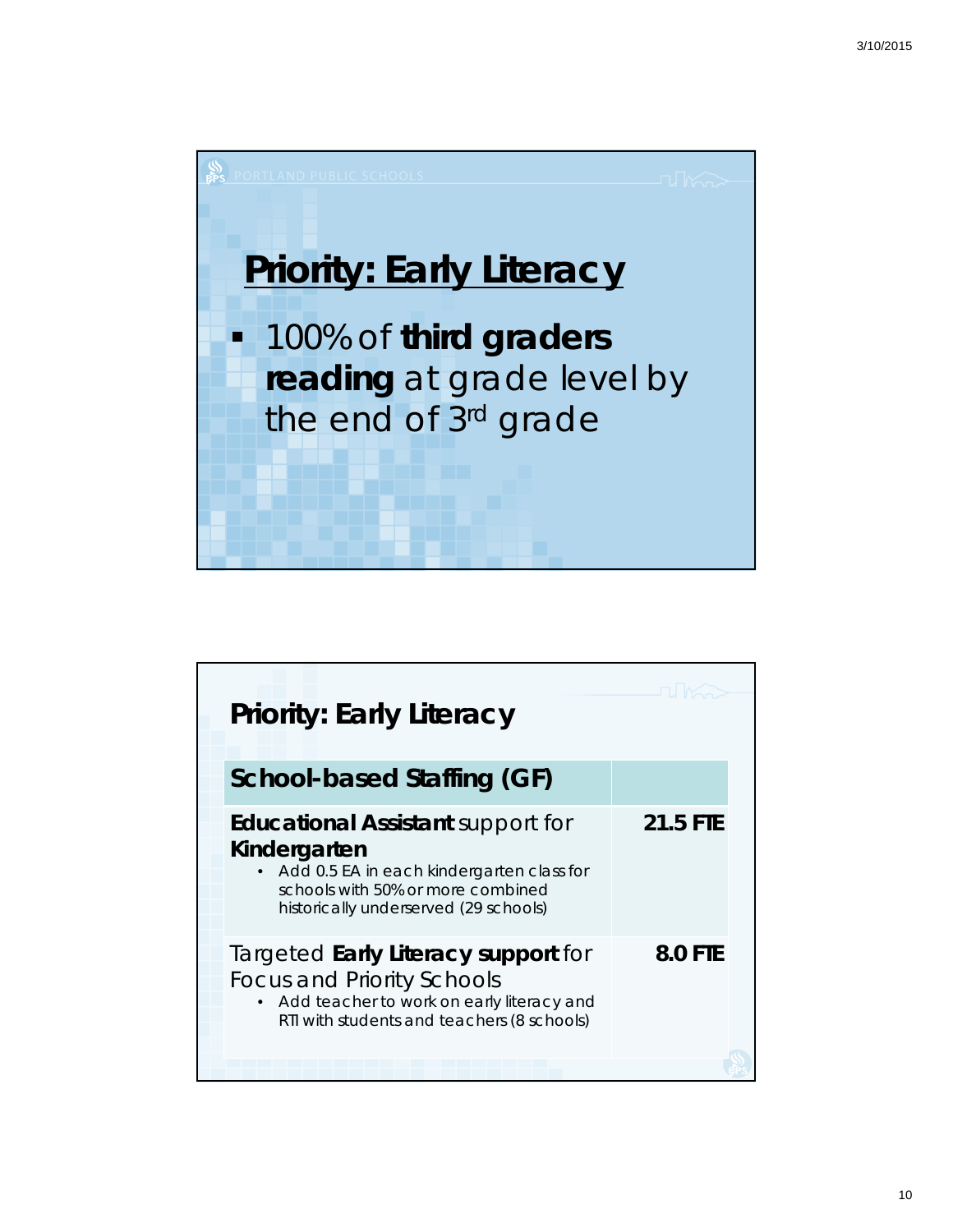

| <b>Priority: Reduce Exclusionary Discipline</b>                                                                                                                                       |                                    |  |
|---------------------------------------------------------------------------------------------------------------------------------------------------------------------------------------|------------------------------------|--|
| <b>School-based Staffing</b>                                                                                                                                                          |                                    |  |
| <b>Counselors in K-5</b><br>• 400:1 ratio with rounding up/down and<br>minimum of 1.0 FTF                                                                                             | <b>14.5 FTE</b>                    |  |
| <b>Counselors in K-8 and Middle</b><br>Schools<br>• 400:1 ratio with rounding up/down and a<br>minimum of 1.0 FTF                                                                     | 21.5 FTE                           |  |
| <b>Educational Assistant</b> support for<br>Kindergarten<br>• Add 0.5 EA in each kindergarten class for<br>schools with 50% or more combined<br>historically underserved (29 schools) | (Included in<br>Early<br>Literacy) |  |
|                                                                                                                                                                                       |                                    |  |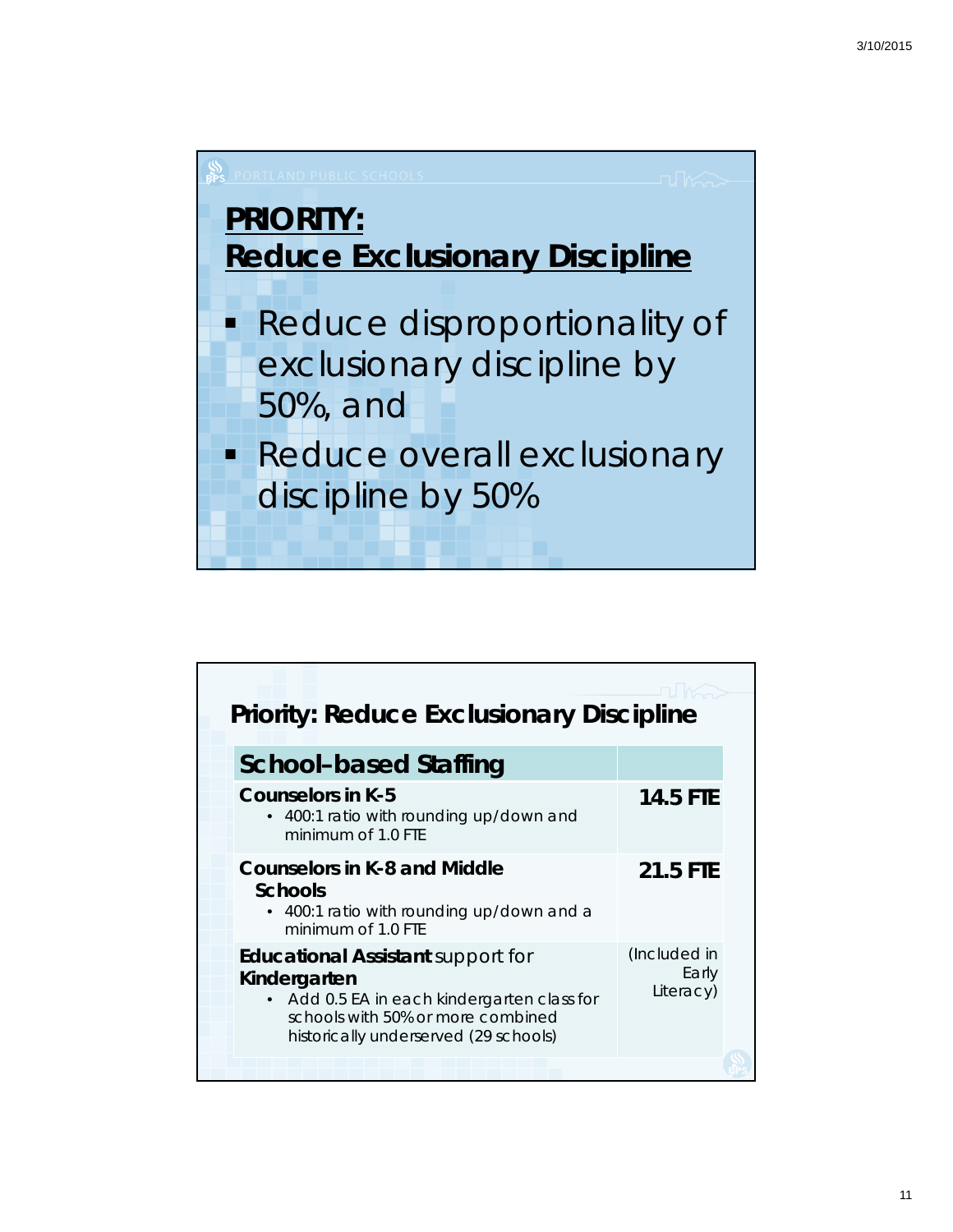

| <b>PRIORITY: HS Graduation and Completion</b>                                                                                      |                 |
|------------------------------------------------------------------------------------------------------------------------------------|-----------------|
| <b>School-based Staffing</b>                                                                                                       |                 |
| <b>Increased elective offerings: Middle</b><br>Grades (K8 and MS)<br>• Prioritize Art/Music, AVID, College<br>and Career Readiness | <b>17.0 FTE</b> |
| <b>College and Career Readiness: High</b><br><b>Schools</b><br>• College and Career Readiness,<br><b>AVID</b>                      | <b>13.5 FTE</b> |
| <b>High School teachers</b>                                                                                                        | <b>20 FTE</b>   |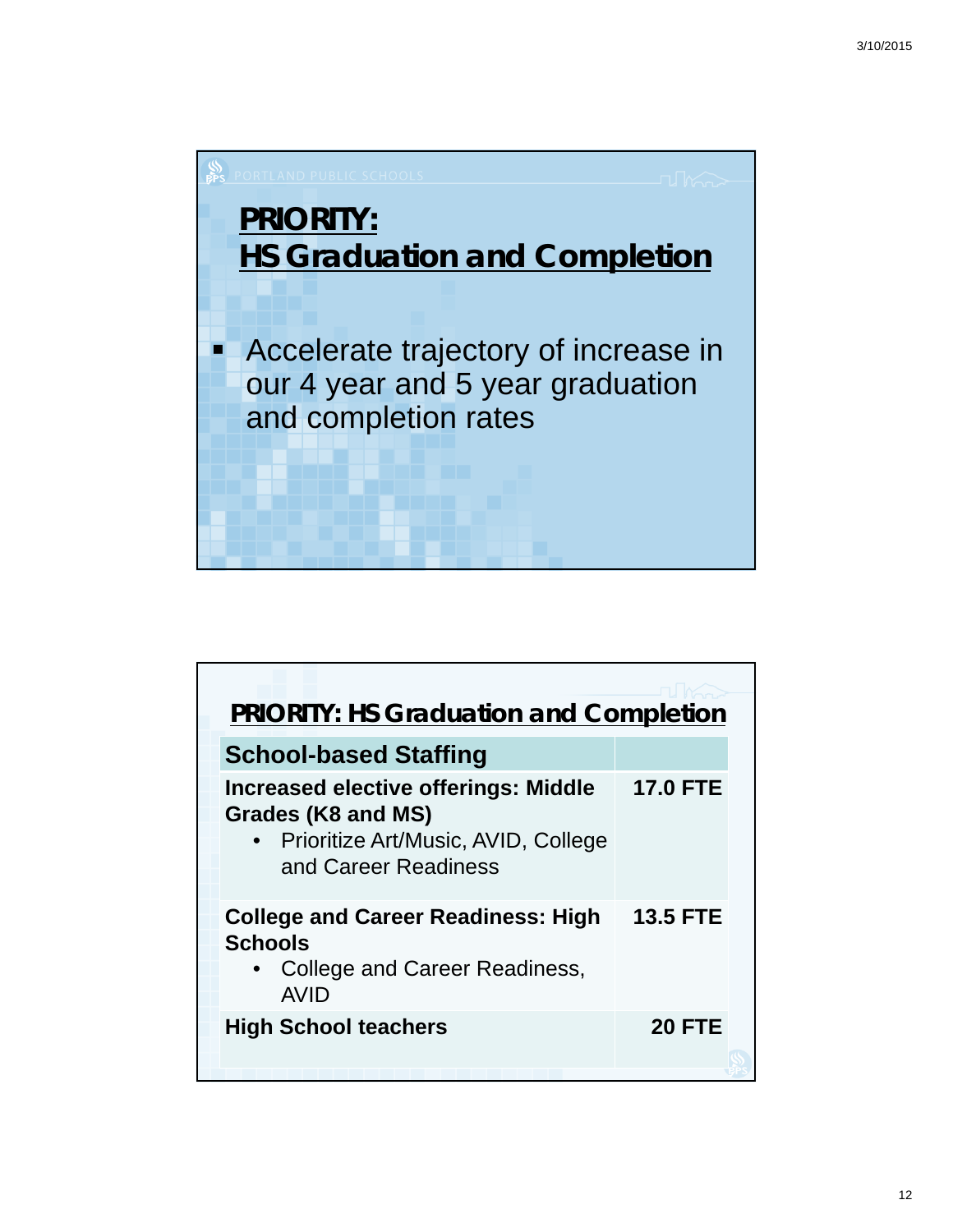| <b>PRIORITY: HS Graduation and Completion</b>                                                                                                                                                                                                                      |                                             |
|--------------------------------------------------------------------------------------------------------------------------------------------------------------------------------------------------------------------------------------------------------------------|---------------------------------------------|
| <b>Athletics</b><br>MS Athletic Director to full time<br><b>HS Athletic Directors full time</b><br>$\bullet$<br>Responsible for managing Cluster-<br>wide athletics<br>District-wide Athletic Director and<br><b>High School Principals will</b><br>operationalize | \$564,000                                   |
| <b>Outdoor School</b> (6 <sup>th</sup> grade)<br>• expand from 3 days to full week                                                                                                                                                                                 | Fund increase<br>with Resolution<br>dollars |
|                                                                                                                                                                                                                                                                    |                                             |

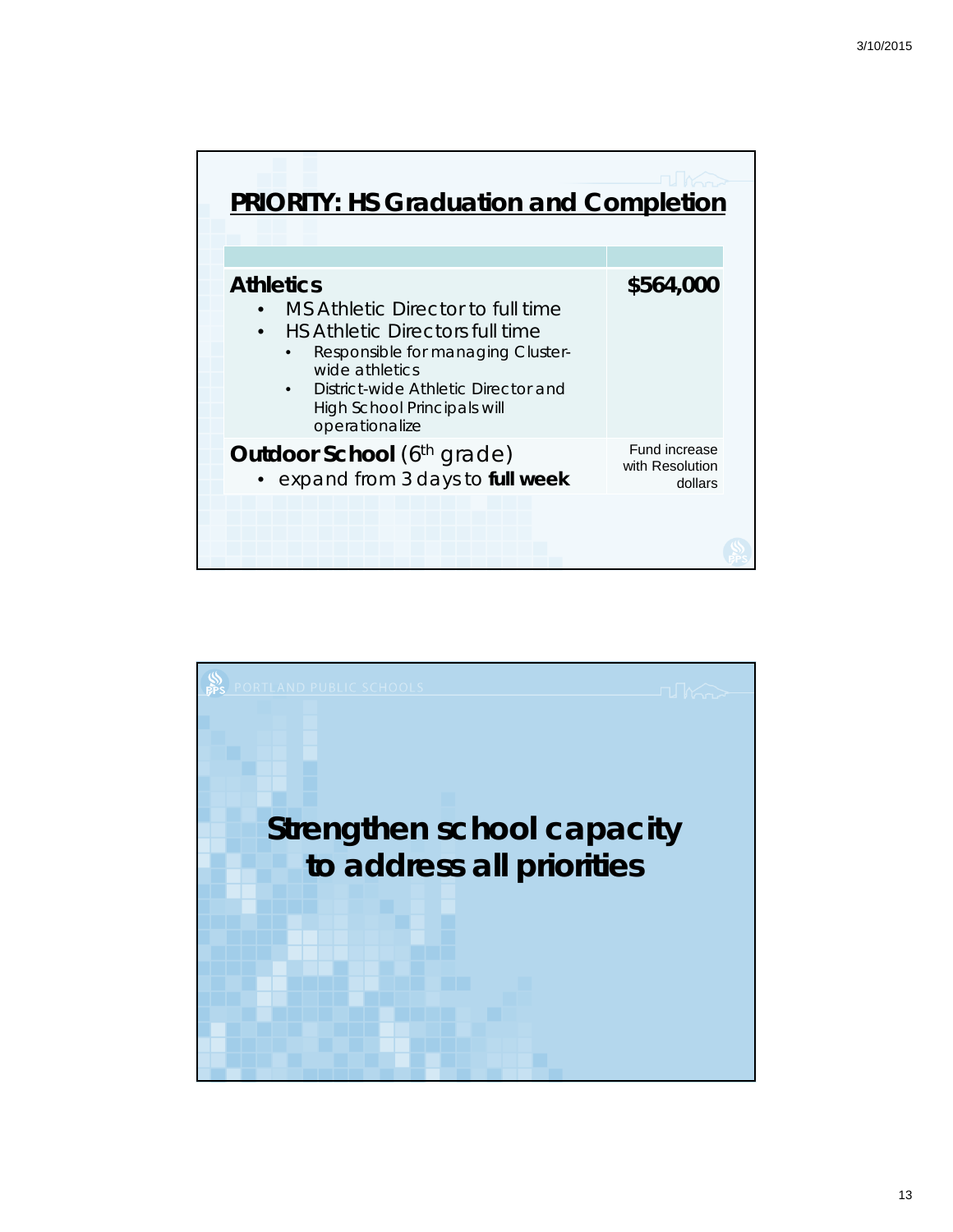## **Strengthen School Capacity to address all Priorities**

| <b>School-based Staffing</b>                                                                                                                      |                    |
|---------------------------------------------------------------------------------------------------------------------------------------------------|--------------------|
| <b>School Secretaries K-8</b><br>Minimum of two full time (40 hour/week)<br>secretaries                                                           | 5.63<br><b>FTE</b> |
| <b>Educational Assistant and</b><br><b>Paraeducator Substitutes</b><br>Add 5 full time EA substitutes and 5 full<br>time paraeducator substitutes | 5.0<br><b>FTE</b>  |

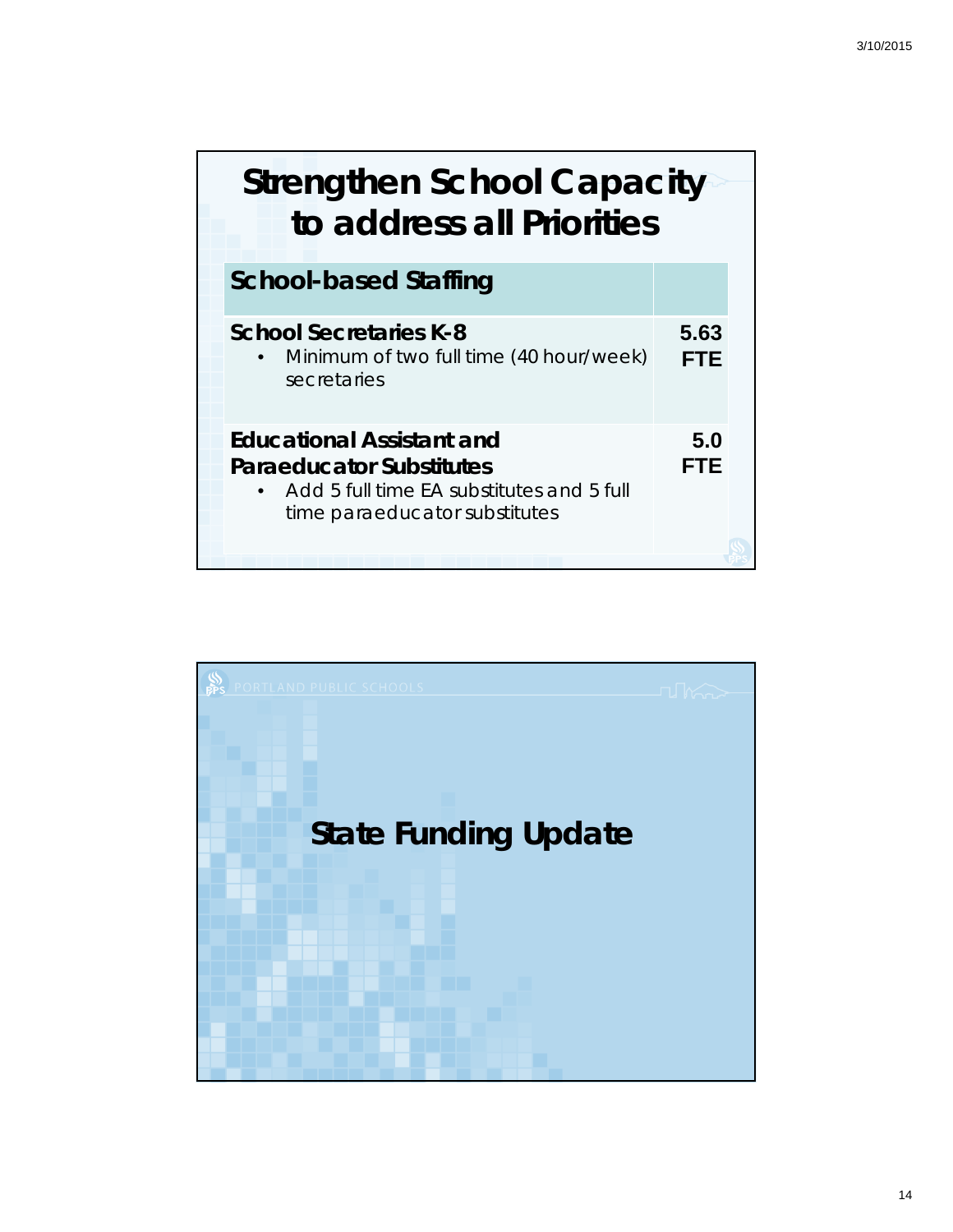

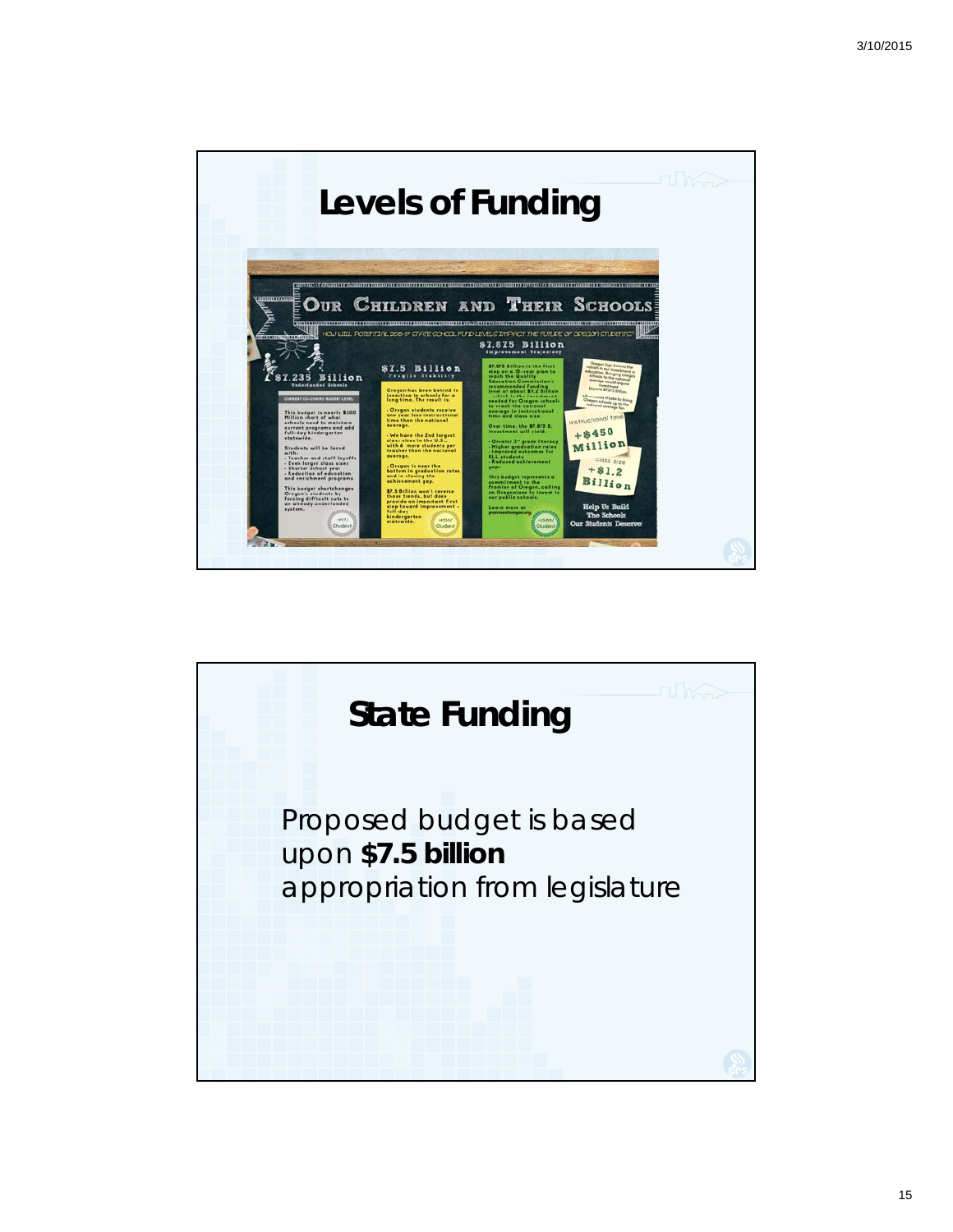